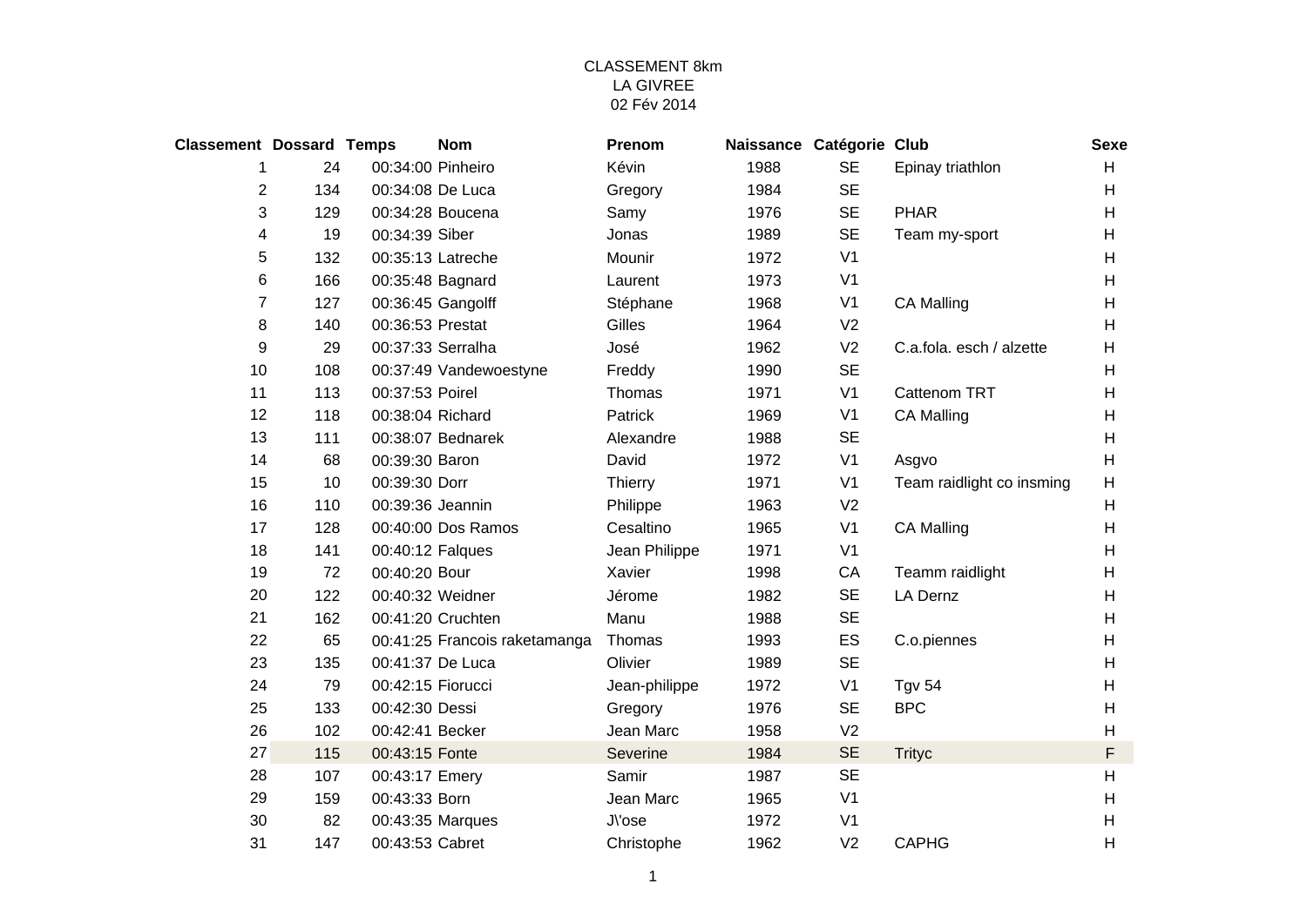| <b>Classement Dossard Temps</b> |     |                  | <b>Nom</b>           | Prenom          | Naissance Catégorie Club |                |                           | <b>Sexe</b>    |
|---------------------------------|-----|------------------|----------------------|-----------------|--------------------------|----------------|---------------------------|----------------|
| 32                              | 187 | 00:44:03 Cire    |                      | Elodie          | 1982                     | <b>SE</b>      | <b>Trityc</b>             | F              |
| 33                              | 148 | 00:44:28 Marmoy  |                      | Julien          | 1984                     | <b>SE</b>      |                           | H              |
| 34                              | 139 | 00:44:33 Aries   |                      | Michel          | 1957                     | V <sub>2</sub> | <b>CAPHG</b>              | H              |
| 35                              | 46  |                  | 00:44:35 Mocquard    | Pascal          | 1966                     | V <sub>1</sub> | Caphg                     | H              |
| 36                              | 106 | 00:44:46 Gautier |                      | Xavier          | 1972                     | V <sub>1</sub> |                           | H              |
| 37                              | 59  |                  | 00:44:47 Bekkaye     | Sofiane         | 1989                     | <b>SE</b>      | Esh cap                   | H              |
| 38                              | 158 | 00:44:49 Hillard |                      | Mathilde        | 1978                     | <b>SE</b>      |                           | F              |
| 39                              | 45  | 00:45:00 Panunzi |                      | Amélie          | 1989                     | <b>SE</b>      | Asgvo                     | $\mathsf F$    |
| 40                              | 185 | 00:45:04 Schmidt |                      | David           | 1981                     | <b>SE</b>      |                           | H              |
| 41                              | 40  |                  | 00:45:37 Fougerousse | Christian       | 1958                     | V <sub>2</sub> | J.s.audun athletisme      | H              |
| 42                              | 145 | 00:45:48 Muller  |                      | Anthony         | 1988                     | <b>SE</b>      |                           | H              |
| 43                              | 114 | 00:46:00 Nelh    |                      | Thomas          | 1982                     | <b>SE</b>      |                           | H              |
| 44                              | 176 |                  | 00:46:09 Bourgeois   | Lionel          | 1973                     | V <sub>1</sub> |                           | H              |
| 45                              | 71  | 00:46:12 Marliot |                      | Olivier         | 1974                     | V <sub>1</sub> | <b>Trityc</b>             | H              |
| 46                              | 144 | 00:46:21 Lintz   |                      | Jean Pierre     | 1966                     | V <sub>1</sub> | Metz Triathlon            | H              |
| 47                              | 73  | 00:46:25 Roure   |                      | Olivier         | 1973                     | V <sub>1</sub> |                           | H              |
| 48                              | 15  | 00:47:03 Dubret  |                      | <b>Nicolas</b>  | 1988                     | <b>SE</b>      |                           | H              |
| 49                              | 101 |                  | 00:47:15 Fiermonte   | Vito            | 1953                     | V <sub>3</sub> | Spiridon                  | H              |
| 50                              | 189 | 00:47:16 Laloy   |                      | <b>Brice</b>    | 1981                     | <b>SE</b>      | Tgv54                     | H              |
| 51                              | 86  |                  | 00:47:25 Guillaume   | Cedric          | 1980                     | <b>SE</b>      |                           | H              |
| 52                              | 177 | 00:47:40 DeLima  |                      | Christophe      | 1971                     | V <sub>1</sub> |                           | H              |
| 53                              | 104 | 00:47:51 Durand  |                      | Olivier         | 1979                     | <b>SE</b>      |                           | H              |
| 54                              | 117 | 00:48:46 Brout   |                      | Cedric          | 1975                     | <b>SE</b>      |                           | H              |
| 55                              | 4   |                  | 00:48:49 Mallinger   | Thierry         | 1972                     | V <sub>1</sub> |                           | H              |
| 56                              | 25  |                  | 00:48:57 Marcolini   | Celine          | 1982                     | <b>SE</b>      | Tgv54                     | F              |
| 57                              | 160 | 00:48:59 Tacconi |                      | <b>Nathalie</b> | 1969                     | V <sub>1</sub> |                           | F              |
| 58                              | 11  | 00:49:00 Clauss  |                      | Martine         | 1974                     | V <sub>1</sub> | Team raidlight co insming | F              |
| 59                              | 182 |                  | 00:49:00 Capuano     | Ruggiero        | 1971                     | V <sub>1</sub> |                           | H              |
| 60                              | 87  | 00:49:01 Zanon   |                      | <b>Elvis</b>    | 1983                     | <b>SE</b>      |                           | H              |
| 61                              | 88  | 00:49:03 Eckel   |                      | Cyrille         | 1977                     | <b>SE</b>      |                           | H              |
| 62                              | 179 | 00:49:55 DeLima  |                      | Olivier         | 1974                     | V <sub>1</sub> |                           | $\overline{H}$ |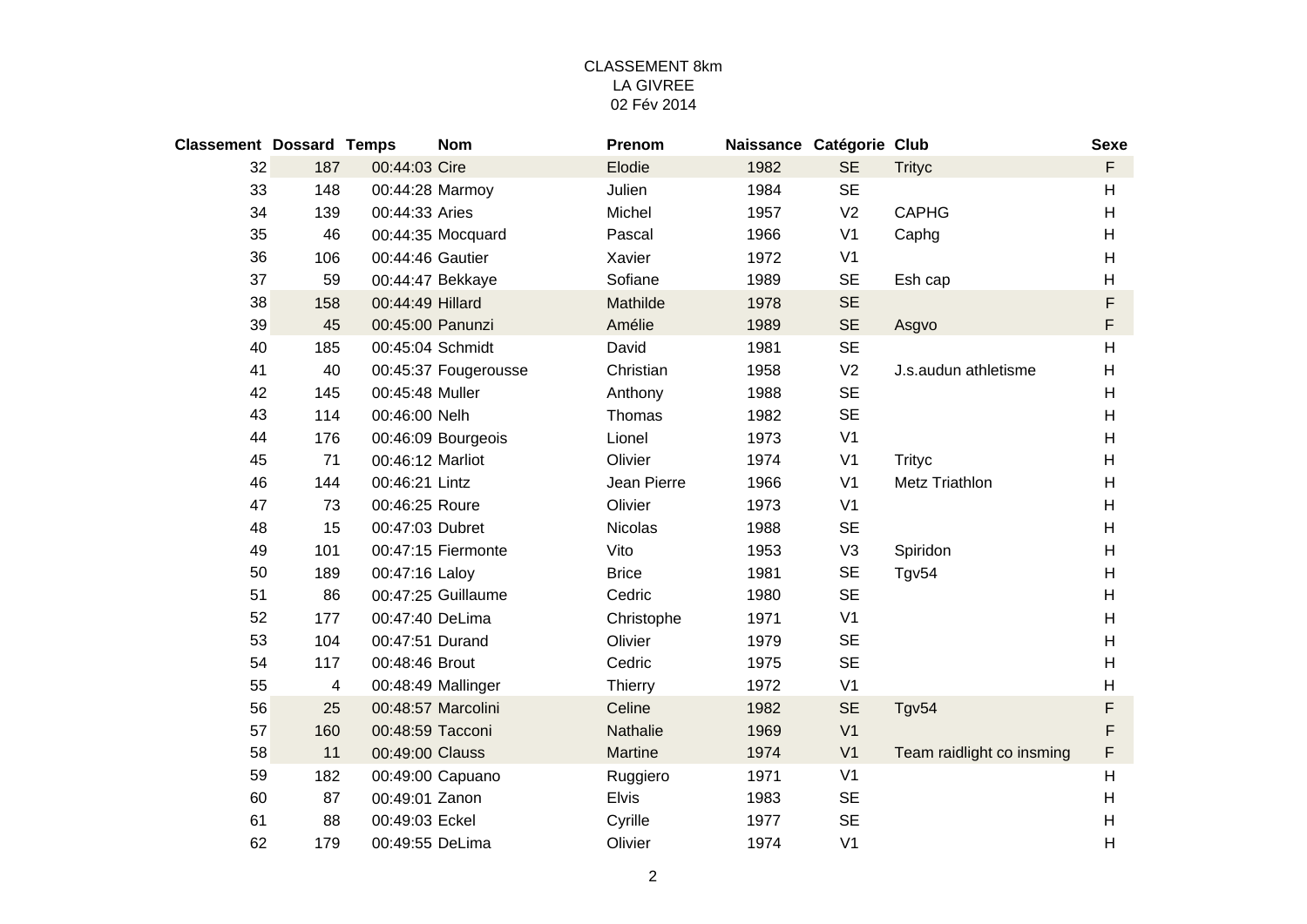| <b>Classement Dossard Temps</b> |     |                   | <b>Nom</b>           | Prenom      | Naissance Catégorie Club |                |                         | <b>Sexe</b>               |
|---------------------------------|-----|-------------------|----------------------|-------------|--------------------------|----------------|-------------------------|---------------------------|
| 63                              | 174 |                   | 00:50:02 Van Wambeke | Pierre      | 1970                     | V <sub>1</sub> | LT Hesper               | H                         |
| 64                              | 126 |                   | 00:50:15 Barbarot    | Yann        | 1983                     | <b>SE</b>      |                         | H                         |
| 65                              | 150 | 00:50:19 Kessler  |                      | Matthieu    | 1983                     | <b>SE</b>      |                         | H                         |
| 66                              | 58  |                   | 00:50:34 Rossignol   | Didier      | 1971                     | V <sub>1</sub> |                         | H                         |
| 67                              | 41  | 00:50:52 Quere    |                      | Carole      | 1973                     | V <sub>1</sub> |                         | F                         |
| 68                              | 84  | 00:50:56 Quere    |                      | Richard     | 1973                     | V <sub>1</sub> |                         | H                         |
| 69                              | 14  |                   | 00:51:38 Galmiche    | Florian     | 1989                     | <b>SE</b>      |                         | H                         |
| 70                              | 181 | 00:51:39 Richard  |                      | Manon       | 1990                     | <b>SE</b>      | <b>ESTY</b>             | F                         |
| 71                              | 36  | 00:52:15 Silvioli |                      | Alain       | 1951                     | V <sub>3</sub> |                         | H                         |
| 72                              | 105 | 00:52:27 Graïri   |                      | Melanie     | 1979                     | <b>SE</b>      |                         | F                         |
| 73                              | 99  |                   | 00:52:30 Tamburni    | Florent     | 1981                     | <b>SE</b>      | Kc bousse-hagondange    | $\boldsymbol{\mathsf{H}}$ |
| 74                              | 120 | 00:52:34 Tetu     |                      | Nathalie    | 1966                     | V <sub>1</sub> | 55028                   | F                         |
| 75                              | 149 |                   | 00:52:34 Salomon     | Jean Pierre | 1981                     | <b>SE</b>      |                         | H                         |
| 76                              | 124 | 00:52:44 Marteau  |                      | Serge       | 1973                     | V <sub>1</sub> |                         | H                         |
| 77                              | 5   | 00:52:46 Caselli  |                      | Jean luc    | 1969                     | V <sub>1</sub> |                         | H                         |
| 78                              | 175 | 00:52:49 Bargiela |                      | Casiano     | 1956                     | V <sub>2</sub> |                         | H                         |
| 79                              | 168 | 00:52:51 Peyrot   |                      | Annette     | 1971                     | V <sub>1</sub> | <b>Sapeurs Pompiers</b> | F                         |
| 80                              | 8   |                   | 00:52:55 Kintzinger  | Laurent     | 1969                     | V <sub>1</sub> |                         | H                         |
| 81                              | 119 |                   | 00:53:03 Caldarola   | Claude      | 1971                     | V <sub>1</sub> |                         | H                         |
| 82                              | 64  |                   | 00:53:09 Raketamanga | Alain       | 1956                     | V <sub>2</sub> | C.o.piennes             | H                         |
| 83                              | 125 | 00:53:10 Makos    |                      | Laurent     | 1965                     | V <sub>1</sub> |                         | H                         |
| 84                              | 183 | 00:53:20 Therene  |                      | Véronique   | 1971                     | V <sub>1</sub> |                         | F                         |
| 85                              | 43  |                   | 00:53:24 Tourneux    | Jean        | 1975                     | <b>SE</b>      |                         | H                         |
| 86                              | 142 |                   | 00:53:48 Urbaniak    | Anthony     | 1998                     | CA             |                         | H                         |
| 87                              | 116 | 00:54:20 Brychy   |                      | Emmanuel    | 1969                     | V <sub>1</sub> |                         | H                         |
| 88                              | 47  | 00:54:43 Ettinger |                      | Marc        | 1981                     | <b>SE</b>      |                         | H                         |
| 89                              | 20  |                   | 00:54:45 Salomon     | Christophe  | 1974                     | V <sub>1</sub> |                         | H                         |
| 90                              | 178 | 00:54:47 Feret    |                      | Regis       | 1973                     | V <sub>1</sub> |                         | H                         |
| 91                              | 95  | 00:54:51 Stock    |                      | David       | 1968                     | V <sub>1</sub> |                         | H                         |
| 92                              | 170 |                   | 00:54:53 Francois    | Cyrille     | 1975                     | <b>SE</b>      |                         | H                         |
| 93                              | 69  | 00:55:41 Weber    |                      | Nathalie    | 1969                     | V <sub>1</sub> |                         | F                         |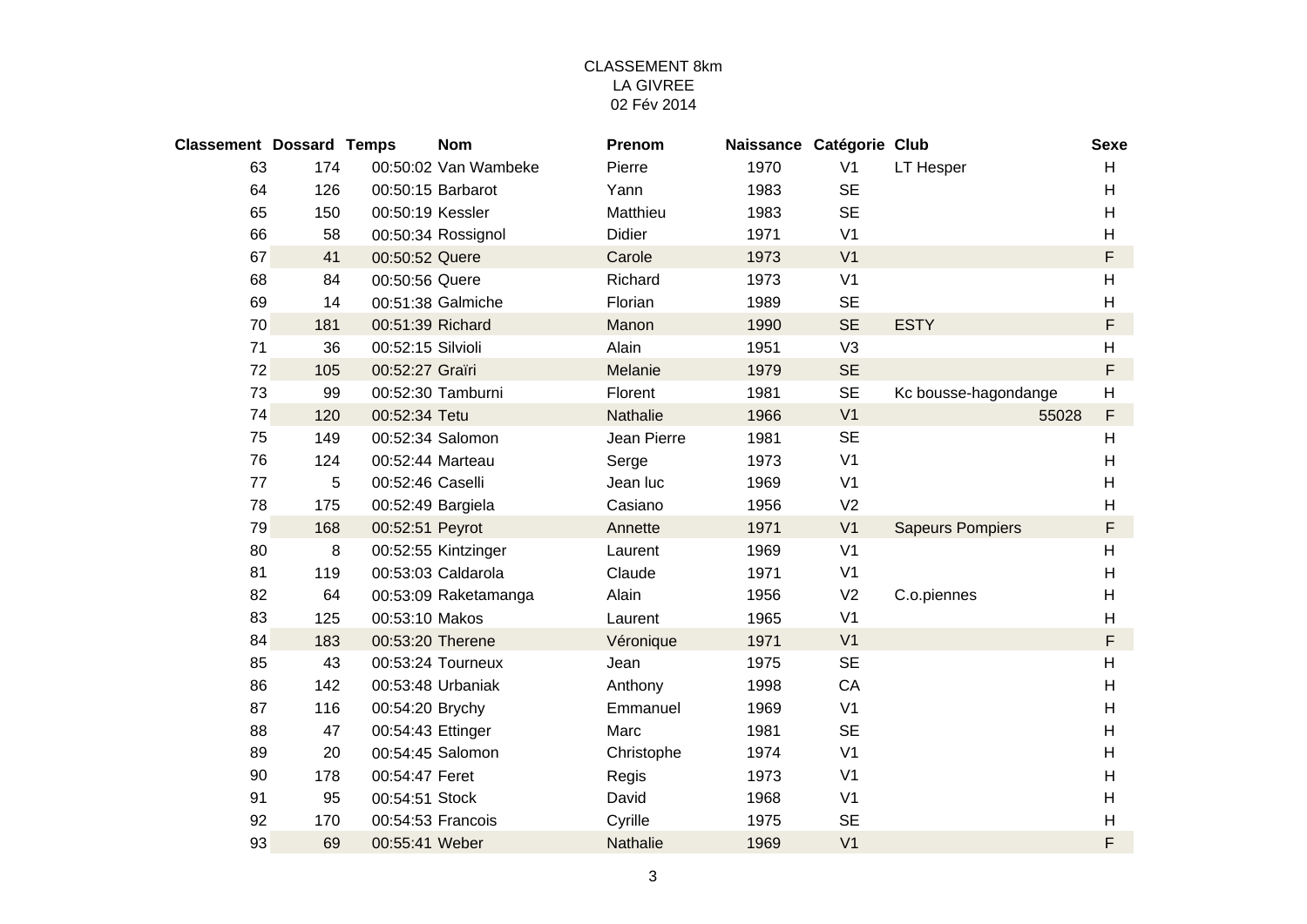| <b>Classement Dossard Temps</b> |                |                   | <b>Nom</b>          | Prenom       | Naissance Catégorie Club |                |                     | <b>Sexe</b> |
|---------------------------------|----------------|-------------------|---------------------|--------------|--------------------------|----------------|---------------------|-------------|
| 94                              | 50             |                   | 00:55:54 Scheiber   | Caroline     | 1963                     | V <sub>2</sub> |                     | F           |
| 95                              | 80             | 00:55:55 Rosati   |                     | Laurence     | 1960                     | V <sub>2</sub> |                     | F           |
| 96                              | 81             | 00:55:55 Gedda    |                     | Nathalie     | 1973                     | V <sub>1</sub> |                     | F           |
| 97                              | 130            | 00:55:57 Casoni   |                     | Pascale      | 1963                     | V <sub>2</sub> |                     | F           |
| 98                              | 138            |                   | 00:56:03 Kosowski   | Aline        | 1983                     | <b>SE</b>      |                     | F           |
| 99                              | 23             | 00:56:03 Roque    |                     | Elsa         | 1960                     | V <sub>2</sub> |                     | F           |
| 100                             | 67             | 00:56:20 Kestler  |                     | David        | 1974                     | V <sub>1</sub> |                     | H           |
| 101                             | 55             | 00:56:34 Belliato |                     | Jeremy       | 1983                     | <b>SE</b>      |                     | H           |
| 102                             | 30             | 00:56:43 Belliato |                     | André        | 1955                     | V <sub>2</sub> | Tsl tomblaine       | H           |
| 103                             | $\overline{2}$ | 00:56:45 Belliato |                     | Céline       | 1986                     | <b>SE</b>      |                     | F           |
| 104                             | 103            | 00:56:46 Lamotte  |                     | Rachel       | 1971                     | V <sub>1</sub> | <b>Trityc</b>       | $\mathsf F$ |
| 105                             | 163            | 00:57:00 Spizak   |                     | Pierrick     | 1987                     | <b>SE</b>      |                     | H           |
| 106                             | 167            |                   | 00:57:02 Blanchard  | Séverine     | 1974                     | V <sub>1</sub> |                     | $\mathsf F$ |
| 107                             | 48             | 00:57:29 Karine   |                     | Calte        | 1970                     | V <sub>1</sub> | Capgh               | F           |
| 108                             | 137            | 00:57:48 Federici |                     | Daniel       | 1970                     | V <sub>1</sub> | <b>CAPHG</b>        | H           |
| 109                             | 78             | 00:57:49 Beron    |                     | Jean-paul    | 1962                     | V <sub>2</sub> | Esh cap             | H           |
| 110                             | 16             | 00:57:52 Beron    |                     | Isabelle     | 1962                     | V <sub>2</sub> | Esh course a pied   | F           |
| 111                             | 32             |                   | 00:57:52 Saccardo   | Guido        | 1963                     | V <sub>2</sub> |                     | H           |
| 112                             | 33             |                   | 00:58:06 Lebesson   | Dominique    | 1962                     | V <sub>2</sub> |                     | F           |
| 113                             | 112            | 00:58:10 Pupin    |                     | Christian    | 1965                     | V <sub>1</sub> |                     | H           |
| 114                             | 169            |                   | 00:58:17 Francois   | Virginie     | 1978                     | <b>SE</b>      |                     | $\mathsf F$ |
| 115                             | 136            | 00:58:22 Jubault  |                     | Yves         | 1955                     | V <sub>2</sub> | <b>CAPHG</b>        | H           |
| 116                             | 28             | 00:58:24 Caselli  |                     | Alain        | 1979                     | <b>SE</b>      |                     | H           |
| 117                             | 143            | 00:58:32 Wolff    |                     | Denis        | 1950                     | V <sub>3</sub> | <b>AJCL Saulnes</b> | H           |
| 118                             | 151            | 00:58:36 Pawlik   |                     | Frederic     | 1968                     | V <sub>1</sub> | <b>Tgv 54</b>       | H           |
| 119                             | 53             | 00:58:40 Gaburro  |                     | Patrick      | 1956                     | V <sub>2</sub> |                     | H           |
| 120                             | $\mathbf{1}$   | 00:59:37 Hisiger  |                     | Christine    | 1965                     | V <sub>1</sub> | Asgvo               | F           |
| 121                             | 89             |                   | 01:00:03 Rémy-barre | Véronique    | 1970                     | V <sub>1</sub> |                     | F           |
| 122                             | 44             | 01:00:16 Bondu    |                     | <b>Bruno</b> | 1963                     | V <sub>2</sub> | Ccc                 | H           |
| 123                             | 31             | 01:00:19 Villard  |                     | Delphine     | 1983                     | <b>SE</b>      |                     | F           |
| 124                             | 152            | 01:00:35 Bottega  |                     | Charlene     | 1987                     | <b>SE</b>      | <b>CAPHG</b>        | F           |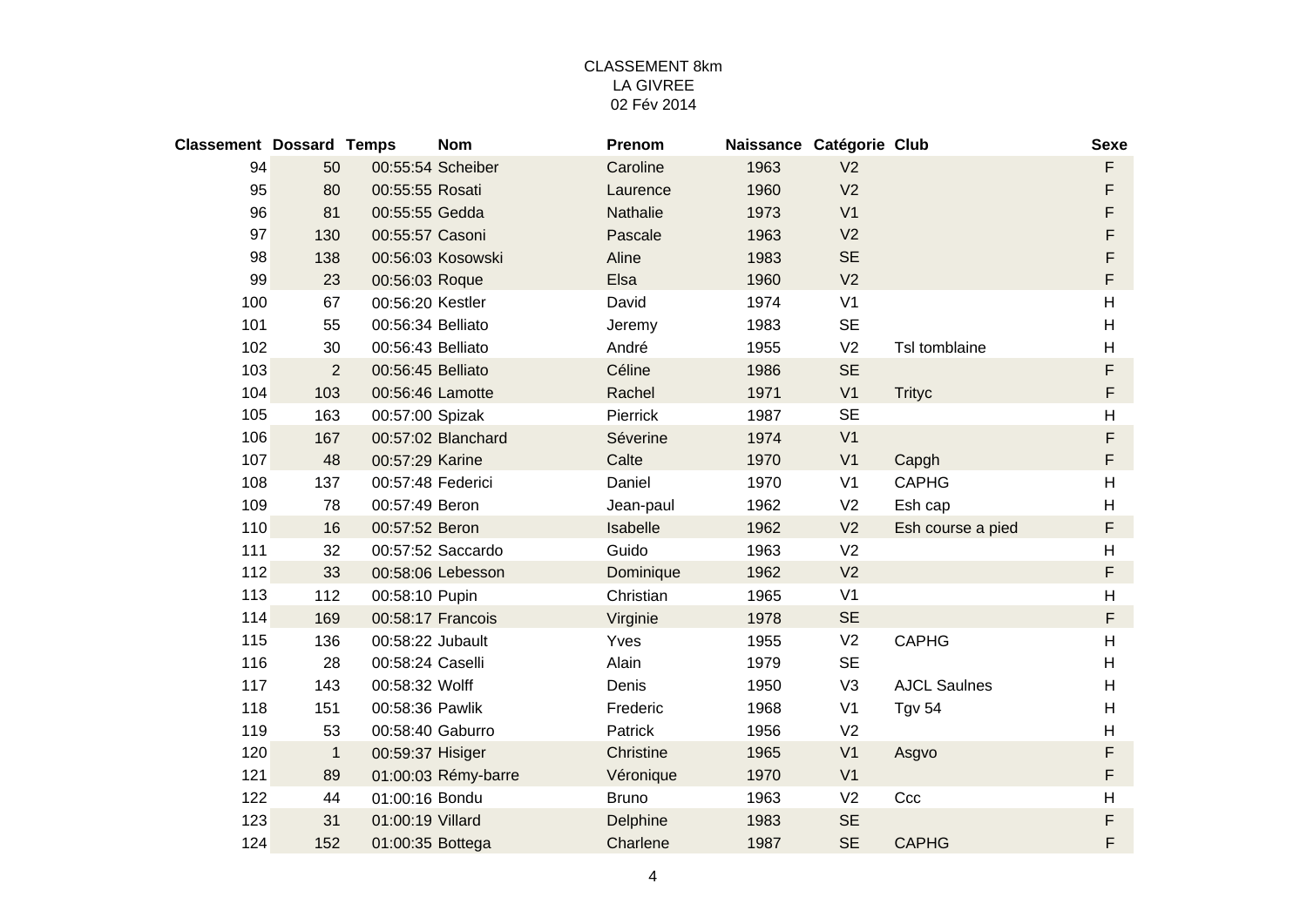| <b>Classement Dossard Temps</b> |     |                   | <b>Nom</b>               | Prenom        | Naissance Catégorie Club |                |                   | <b>Sexe</b>               |
|---------------------------------|-----|-------------------|--------------------------|---------------|--------------------------|----------------|-------------------|---------------------------|
| 125                             | 164 |                   | 01:00:42 Valentini       | Jeannine      | 1947                     | V <sub>3</sub> |                   | F                         |
| 126                             | 165 |                   | 01:00:43 Valentini       | Rodolphe      | 1946                     | V <sub>3</sub> |                   | $\boldsymbol{\mathsf{H}}$ |
| 127                             | 155 | 01:00:55 Clesse   |                          | Claire        | 1985                     | <b>SE</b>      |                   | F                         |
| 128                             | 153 | 01:01:12 Melnyk   |                          | Cyrielle      | 1994                     | <b>ES</b>      | <b>CAPHG</b>      | F                         |
| 129                             | 173 | 01:01:22 Foppa    |                          | Jean Louis    | 1964                     | V <sub>2</sub> |                   | H                         |
| 130                             | 154 | 01:01:28 Clesse   |                          | Aude          | 1980                     | <b>SE</b>      |                   | F                         |
| 131                             | 157 | 01:01:34 Brunie   |                          | Guy           | 1966                     | V <sub>1</sub> |                   | H                         |
| 132                             | 180 | 01:01:52 Patassi  |                          | Nicolas       | 1988                     | <b>SE</b>      |                   | $\boldsymbol{\mathsf{H}}$ |
| 133                             | 96  | 01:01:54 Gritti   |                          | Christel      | 1983                     | <b>SE</b>      |                   | $\mathsf F$               |
| 134                             | 97  | 01:01:54 Gritti   |                          | Manuel        | 1982                     | <b>SE</b>      |                   | H                         |
| 135                             | 146 | 01:02:01 Bodson   |                          | Lucile        | 1978                     | <b>SE</b>      |                   | $\mathsf F$               |
| 136                             | 42  | 01:02:16 Anuzet   |                          | Caroline      | 1975                     | <b>SE</b>      |                   | F                         |
| 137                             | 17  | 01:02:37 Lodi     |                          | Marielle      | 1977                     | <b>SE</b>      |                   | $\mathsf F$               |
| 138                             | 18  | 01:02:38 Lodi     |                          | Sylvain       | 1971                     | V <sub>1</sub> |                   | $\boldsymbol{\mathsf{H}}$ |
| 139                             | 109 | 01:02:44 Colliot  |                          | Eric          | 1967                     | V <sub>1</sub> | SDIS57-MEE        | H                         |
| 140                             | 123 | 01:03:34 Lago     |                          | Marc Olivier  | 1983                     | <b>SE</b>      |                   | H                         |
| 141                             | 62  | 01:03:36 Ricci    |                          | Nathalie      | 1974                     | V <sub>1</sub> |                   | $\mathsf F$               |
| 142                             | 156 | 01:03:45 Campos   |                          | Paulo         | 1977                     | <b>SE</b>      |                   | $\boldsymbol{\mathsf{H}}$ |
| 143                             | 52  | 01:03:48 Wittwe   |                          | Frederique    | 1974                     | V <sub>1</sub> |                   | $\mathsf F$               |
| 144                             | 91  |                   | 01:04:16 Miglioranzo     | Eric          | 1963                     | V <sub>2</sub> |                   | $\boldsymbol{\mathsf{H}}$ |
| 145                             | 34  | 01:04:28 Jubert   |                          | Severine      | 1978                     | <b>SE</b>      |                   | $\mathsf F$               |
| 146                             | 131 | 01:05:34 Frizon   |                          | Louis         | 1943                     | V <sub>4</sub> | SAVCO             | $\boldsymbol{\mathsf{H}}$ |
| 147                             | 12  |                   | 01:05:49 Komarov         | Sophie        | 1990                     | <b>SE</b>      |                   | F                         |
| 148                             | 188 | 01:06:32 Guillery |                          | Claire        | 1971                     | V <sub>1</sub> | <b>CAPHG</b>      | F                         |
| 149                             | 37  | 01:06:50 Prevot   |                          | <b>Didier</b> | 1960                     | V <sub>2</sub> | Judo club de thil | $\boldsymbol{\mathsf{H}}$ |
| 150                             | 27  | 01:07:00 Bach     |                          | Philippe      | 1976                     | <b>SE</b>      |                   | H                         |
| 151                             | 172 | 01:08:09 Bour     |                          | Stéphanie     | 1978                     | <b>SE</b>      |                   | F                         |
| 152                             | 171 | 01:08:10 Reicher  |                          | Regis         | 1979                     | <b>SE</b>      |                   | $\boldsymbol{\mathsf{H}}$ |
| 153                             | 85  |                   | 01:09:33 Tridant-clausse | Isabelle      | 1968                     | V <sub>1</sub> | Cmvtt boulange    | F                         |
| 154                             | 76  | 01:09:33 Larbre   |                          | Isabelle      | 1964                     | V <sub>2</sub> | Cmvtt boulange    | F                         |
| 155                             | 94  | 01:10:55 Tomc     |                          | Virginie      | 1973                     | V <sub>1</sub> |                   | F                         |